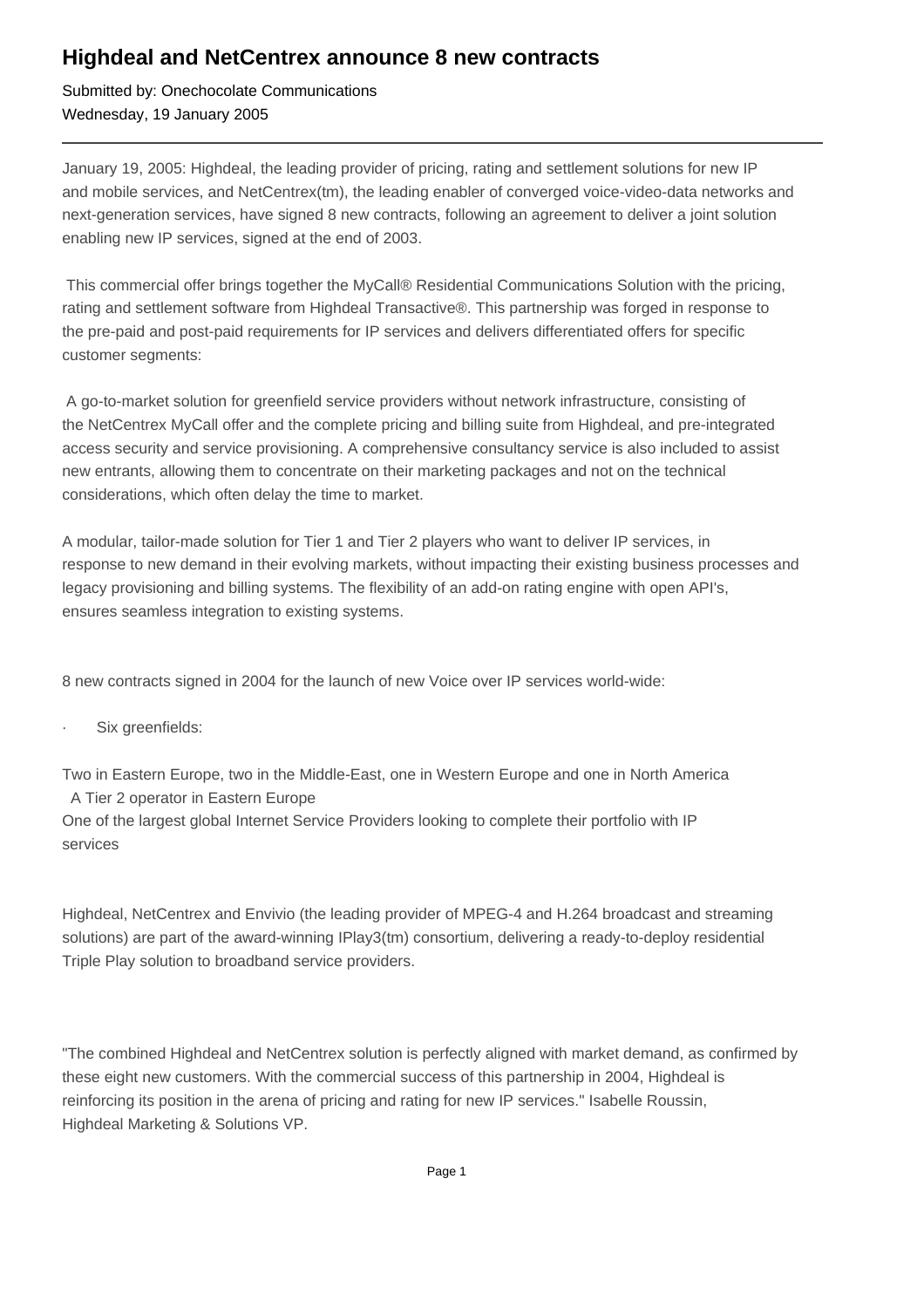"In the light of our past and present achievements, our partnership with Highdeal allows us to supply viable and reliable end-to-end solutions to cater to all the problematic issues encountered by the telecom operators and service providers. Together our solutions enable our future customers to implement high end, next generation services while broadening their approach to embrace the IP mode communications market also known as Triple Play and IP Video." Olivier Hersent, Chairman and CTO, NetCentrex

- Ends -

## About NetCentrex (www.netcentrex.net)

NetCentrex develops unique next generation network (NGN) voice and video solutions that optimize network infrastructure and enable telecom operators and service providers to deliver voice-video-data and fixed-mobile converged services for both the consumer and enterprise markets.

Solutions include IP telephony, video telephony, Triple Play, IP Centrex, voice/video VPN, contact center and IVR services. All solutions are built on the NetCentrex Softswitch, Media Server and System Management platforms that provide core infrastructure, network connectivity and single point of provisioning.

Founded in 1998, NetCentrex has sales and partner representatives in over 25 countries and over 40 operator and service provider customers. Leading European and US venture capital firms back the privately held company.

## About Highdeal

Highdeal is the leading provider of pricing, high performance rating and settlement solutions for broadband and mobile applications and services. Highdeal enables companies offering these services to create and implement successful pricing strategies in dynamic market environments. With over 100 implementations in more than 40 countries, companies around the world rely on Highdeal for their pricing and rating needs. Highdeal has offices in New York, Paris, London, Munich, Santiago & Sao Paulo. For more information, please visit www.highdeal.com